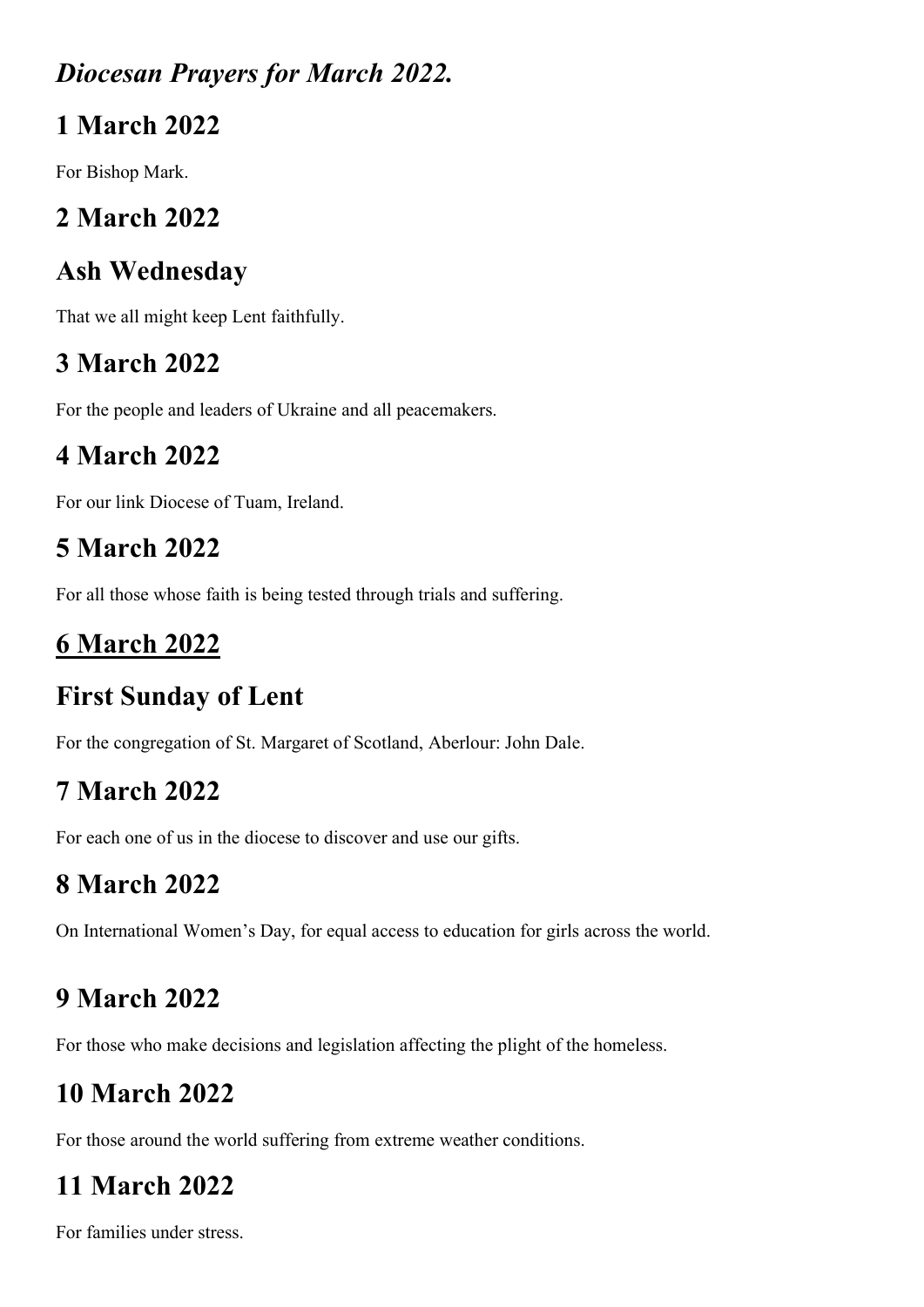### 12 March 2022

For those passing through dry and desert places in their spiritual life.

## 13 March 2022

## Second Sunday of Lent

For the congregations of Holy Trinity, Elgin; Burghead Mission; St. Margaret, Lossiemouth: Tembu Rongong, Jenny Sclater, Philip Schonken.

## 14 March 2022

On Commonwealth Day, for the 2.5 billion people of the 54 nations, and their leaders.

### 15 March 2022

For the bereaved and the dying.

## 16 March 2022

For members of the Scottish Parliament and their advisors.

#### 17 March 2022

For the people of Ireland, on St. Patrick's Day.

#### 18 March 2022

For the work of the United Nations, in their aim to bring all nations together to work for peace and development.

## 19 March 2022

For all who offer spiritual guidance, direction and counselling, and for places or retreat, quiet and prayer.

## 20 March 2022

## Third Sunday of Lent

For the congregation of St. John, Forres: Hamilton Inbadas, Anthony Matchwick, John Dale. Lay Reader: Glenda Thompson.

## 21 March 2022

For all victims of persistent abuse by a partner or family member, and for help services and refuges.